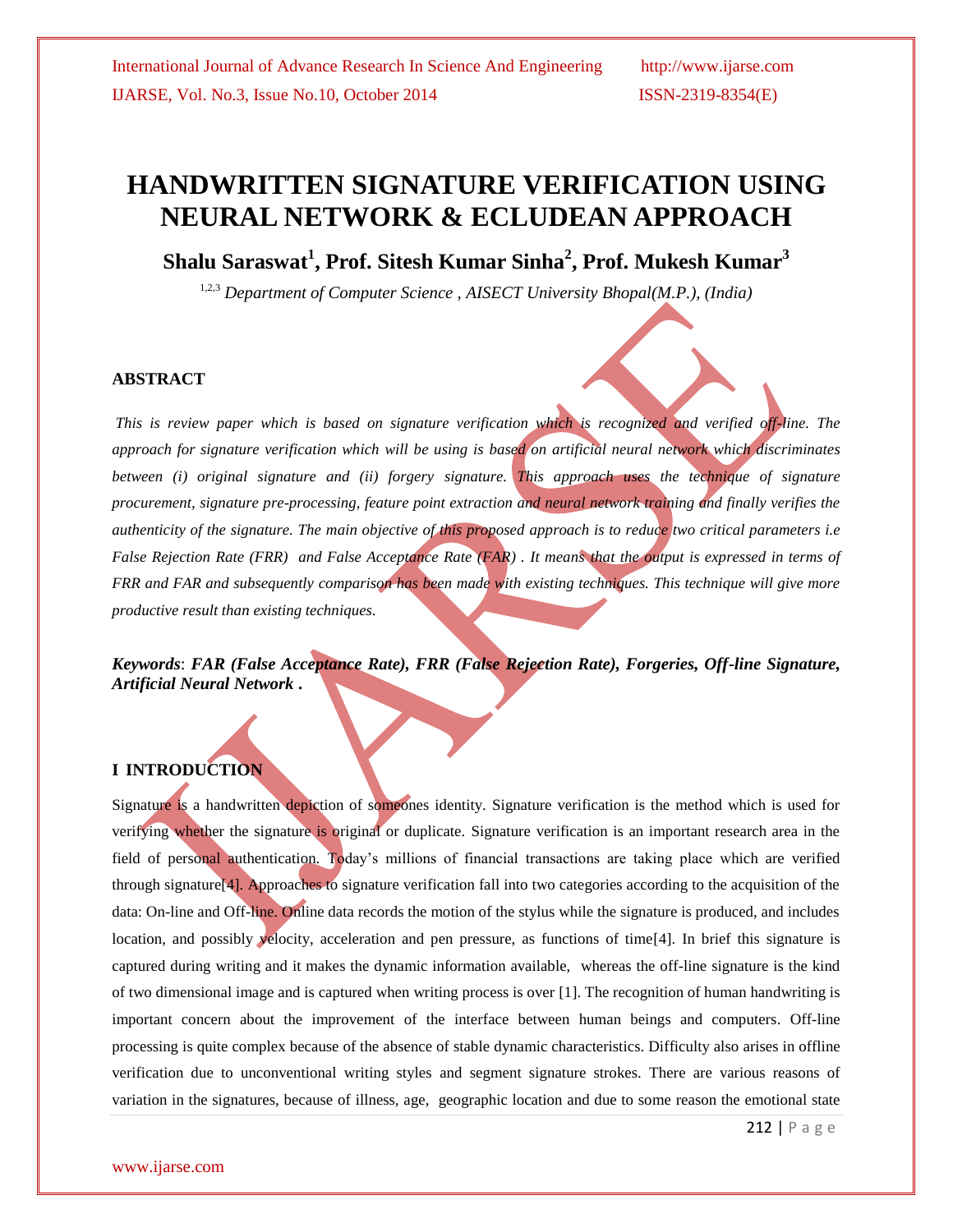# of the person, creates the problem and the signature get varied. All these coupled together cause large intra-personal variation. A system has to be designed which should consider these factors as well as also detect various types of forgeries. Signature is a special case in this area that provides secure means for authentication, attestation authorization in very high security environment[3]. Signature verification system main objective is to distinguish between two classes: the original and the forgery, which are related to Intra i.e variation among signatures of same person is called Intra Personal Variation and Interpersonal variability i.e the variation between originals and forgeries is called Inter Personal Variation [4]. Problems of signature verification are addressed by taking into account three different types of forgeries: Random forgeries, Simple forgeries and Skilled forgeries. Random forgeries produced without knowing either the name of the signer nor the shape of its signature; whereas Simple forgeries are produced knowing the name of the signer but without having an example of his signature; and Skilled forgeries are produced by people who, after studying an original instance of the signature, attempt to imitate it as closely as possible[5]. Clearly, the problem of signature verification becomes more and more difficult when passing from random to simple and skilled forgeries, the latter is difficult for task as even errors can be produced by human beings in several cases. The threshold is used in the proposed technique which dynamically can be changed according to the task. Threshold is the security level which the user can input as per his requirement. The objective of the work is to reduce two fundamental parameters, i.e False Acceptance Rate (FAR) and False Rejection Rate (FRR). Here the results should be expressed in terms of FAR and FRR and subsequently comparative analysis has been made with standard existing techniques. Results obtained by our proposed algorithm will more efficient than most of the existing techniques [9].

Original Signature **Random Forgery** Adexbolc *farfonic* Simple Forgery Skilled Forgery

**Fig. 1 : Types Of Forgery**

# **II. SIGNATURE DATABASE**

This research will be conducted using the "GPDS300signature database" offered for those doing research in the field of signature recognition at the Universidad de Las Palmas de Gran Canaria, Spain[7].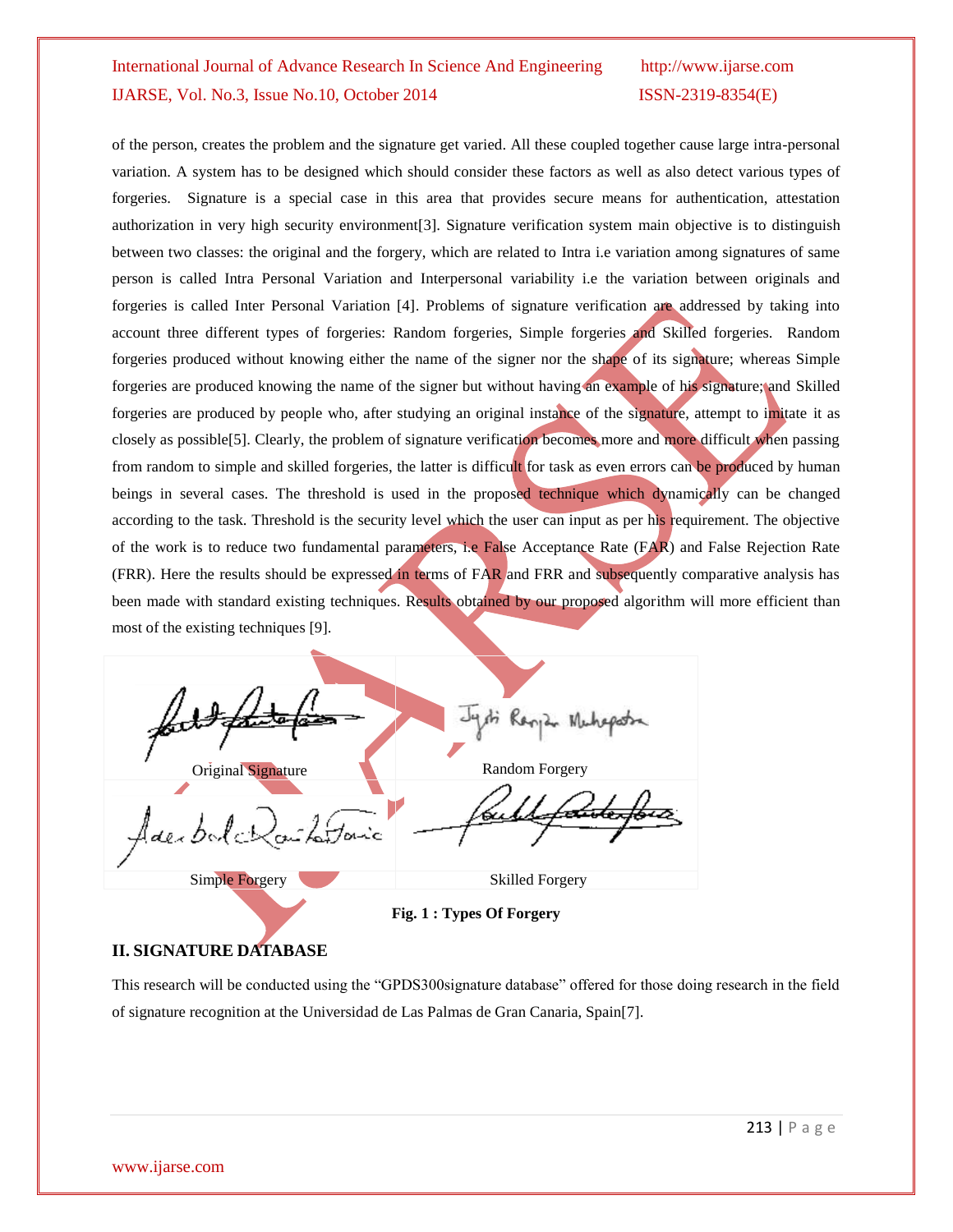#### **III. PROPOSED METHOD**

It has been observed from existing techniques that an offline signature verification process consist of pre-processing on signature. So, it is necessary to pre-process on signature because it helps to verify a signature correctly. Proposed system consists of following steps:

- 1. Signature Procurement
- 2. Signature Pre-processing
- 3. Feature point Abstraction
- 4. Preparation of Neural Network
- 5. Signature Analysis
- 6. Signature Authentication

#### **3.1 Signature Procurement**

The proposed scheme is based on off-line signature verification so signature which will be done on paper will be scanned by scanner having 300dpi and will be saved in Portable Network Graphics (PNG) format. Signatures will be scanned in gray. Following fig. 2 shows some sample signature from database.

#### **3.2 Signature Pre-processing**

Pre-processing phase is required for verifying the signature correctly. After signature procurement, image may contain noise (extra pen dots), blurriness. It is important and necessary to remove these extra pixel or blurriness for verifying the image correctly. We can remove the noise by using median filter[6][7]. The pre-processing stage includes five steps: Gray Scale, Threshold and invert, Thinning, Boundary Detection and Auto cropping.

 **Fig. 2 : Sample Signature**

 $1500$ 

sersan

 **Fig. 3 Gray Scale Fig.4 Threshold**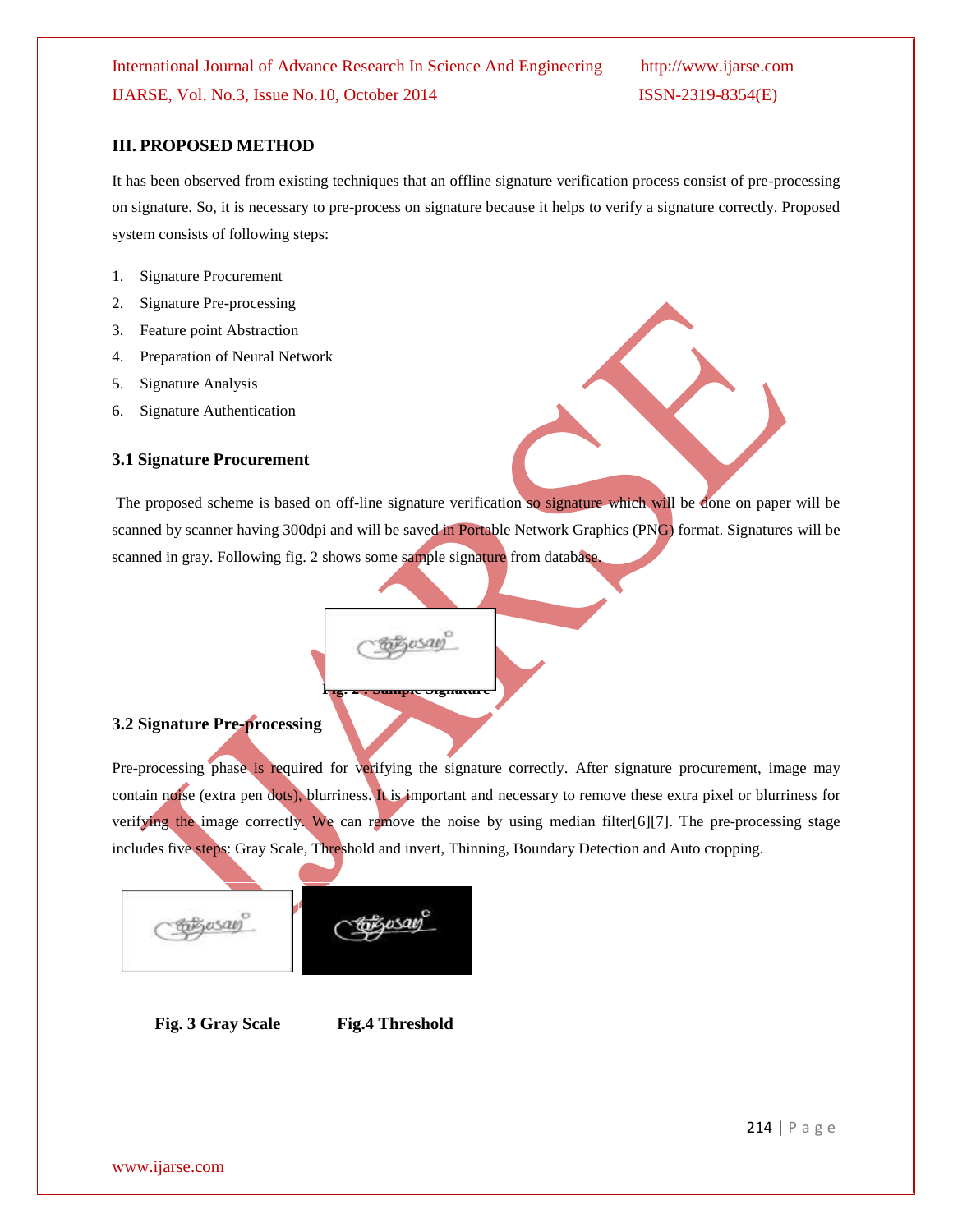

 **Fig. 5 Thinning Fig. 6 Boundary Detect**



# **Fig. 7 Cropping**

#### **3.2.1 Gray Scale**

In signature verification, scanned image is converted in gray scale. Gray scale is an image in which value of each pixel is a sample and it carries intensity information. Images of this type are composed of mainly gray shades, varied from black at weakest intensity and white at strongest intensity. It also called as monochromatic.

#### **3.2.2 Threshold And Invert**

Thresholding is the method of converting gray scale image to binary image. i.e. image with only black or white colours. In the simplest implementation, the output is a binary image representing the segmentation. Black pixels correspond to background and white pixels correspond to foreground (or *vice versa*). In simple implementations, the segmentation is determined by a single parameter known as the intensity threshold. In a single pass, each pixel in the image is compared with this threshold. If the pixel's intensity is higher than the threshold, the pixel is set to, say, white in the output. If it is less than the threshold, it is set to black. Threshold image is used for feature extraction.

### **3.2.3 Thinning**

Thinning is the transformation of a digital image into a simplified, but topologically equivalent image. It is a type of topological skeleton, but computed using mathematical morphology operators. Thinning eliminate the thickness differences of pen due to the nature of variation of the signatures, because of age, illness, geographic location etc. by making the image one pixel thick.

#### **3.2.4 Boundary Detection**

It helps to get scanned image with necessary part of signature.

#### **3.2.5 Cropping**

Cropping refers to the removal of the outer parts of an image to improve framing, accentuate subject matter or change aspect ratio. Depending on the application, this may be performed on a physical photograph, artwork or film footage, or achieved digitally using image editing software. The term is common to

215 | P a g e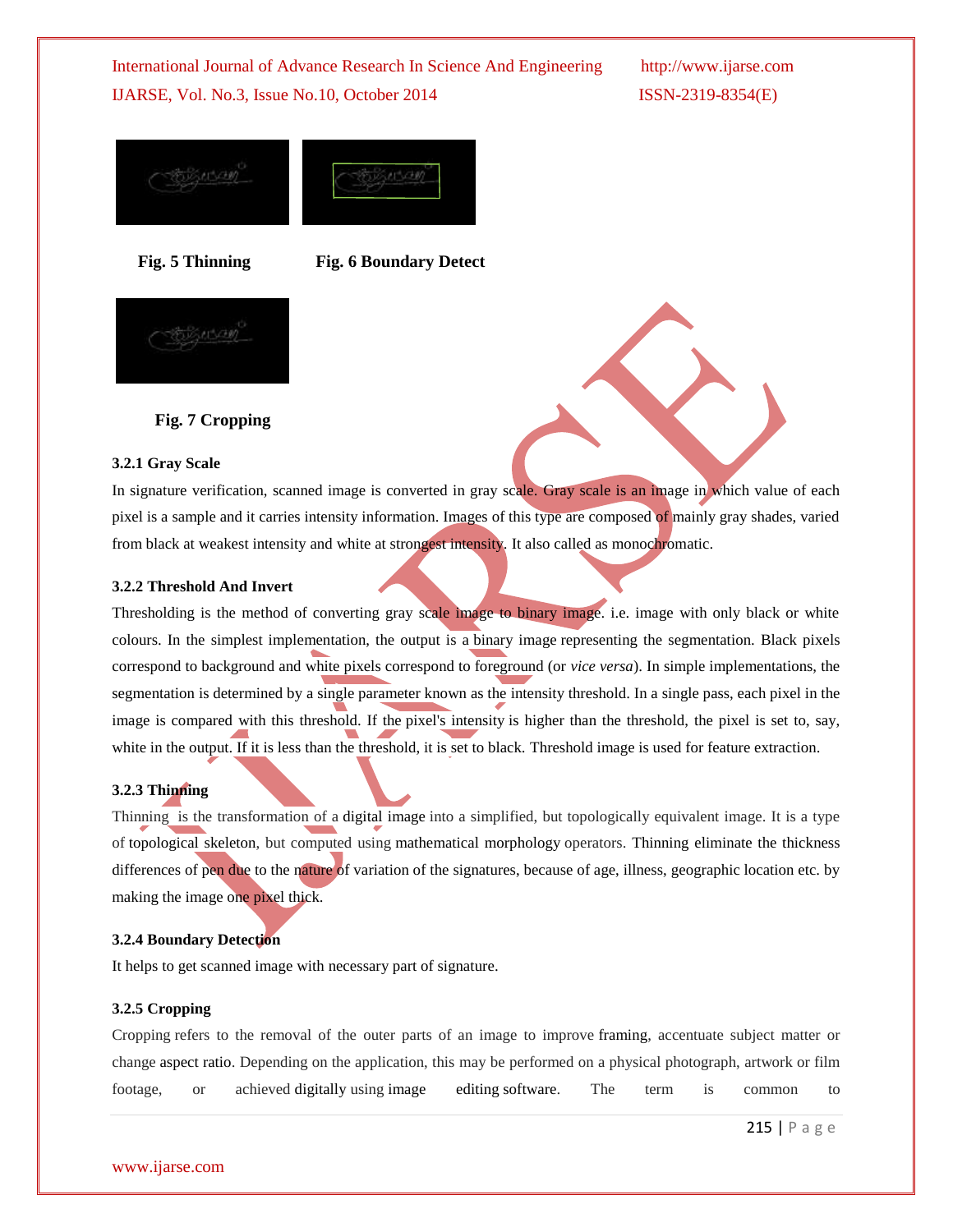the film, broadcasting, photographic, graphic design and printing industries. This image is ready for feature extraction.

#### **3.3 Feature Point Abstraction**

Feature point Abstraction is the important phase in signature verification as it is the key to identifying and differentiating a user's signature from one another. This system will be consisting of 60 features. Features extracted in proposed system are based on geometric centre of signature image[1]. Geometric features are based on dimensions of the signature image, shape and depth of signature image. Here geometric features are based on two set of points in 2 dimensional planes. The vertical splitting of the image results thirty features points  $(v1,v2,v3,......,v30)$  and the horizontal splitting results thirty features points  $(h1,h2,h3,...,h30)$  [2]. Geometric centre of image split image in two halve left and right portion of image. Then again find out geometric centre of left and right part of image and calculate the total number of black pixel. Then divide the two parts in four parts with respect to the black pixel. This process gives 30 features in vertical splitting and 30 features in horizontal splitting[4]. Horizontal splitting of signature image: Horizontal feature points give thirty feature points by splitting image horizontally w. r. t. geometric centre point (h0). Here the geometric centre plays important role. After finding geometric centre of signature image, split the image with horizontal line passing through the geometric centre (h0). Splitting gives two part top and bottom[4]. Find geometric centre point of top and bottom portion say h1 and h2 correspondingly. Split the top and bottom portion with vertical lines through h1 and h2 to divide the two parts into four parts: Left-top, Right-top and Left-bottom, Right bottom parts from which we obtain h3, h4 and h5, h6. We again split each part of the image through their geometric centers to obtain feature points h7, h8, h9,…, h13, h14. Then we split each of the parts once again to obtain all the thirty vertical feature points (as shown in Fig. 8).



### **Fig. 8 : Horizontal Splitting Of Signature Image**

Vertical splitting of signature image: Vertical feature points give thirty feature points by splitting image vertically w. r. t. geometric centre point  $(v0)$ . After finding geometric centre of signature image, split the image with vertical line passing through the geometric centre (v0). Splitting gives two part left and right. Find geometric centers v1 and v2 for left and right parts correspondingly[4]. Split the left and right part with horizontal lines through v1 and v2 to divide the two parts into four parts: Top-left, Bottom-left and Top-right, Bottom right parts from which we obtain v3, v4 and v5, v6. Again split each part of the image through their geometric centers to obtain feature points v7, v8, v9,….v13, v14. Then split each of the parts once again to obtain all the thirty vertical feature points (as shown in Fig. 9).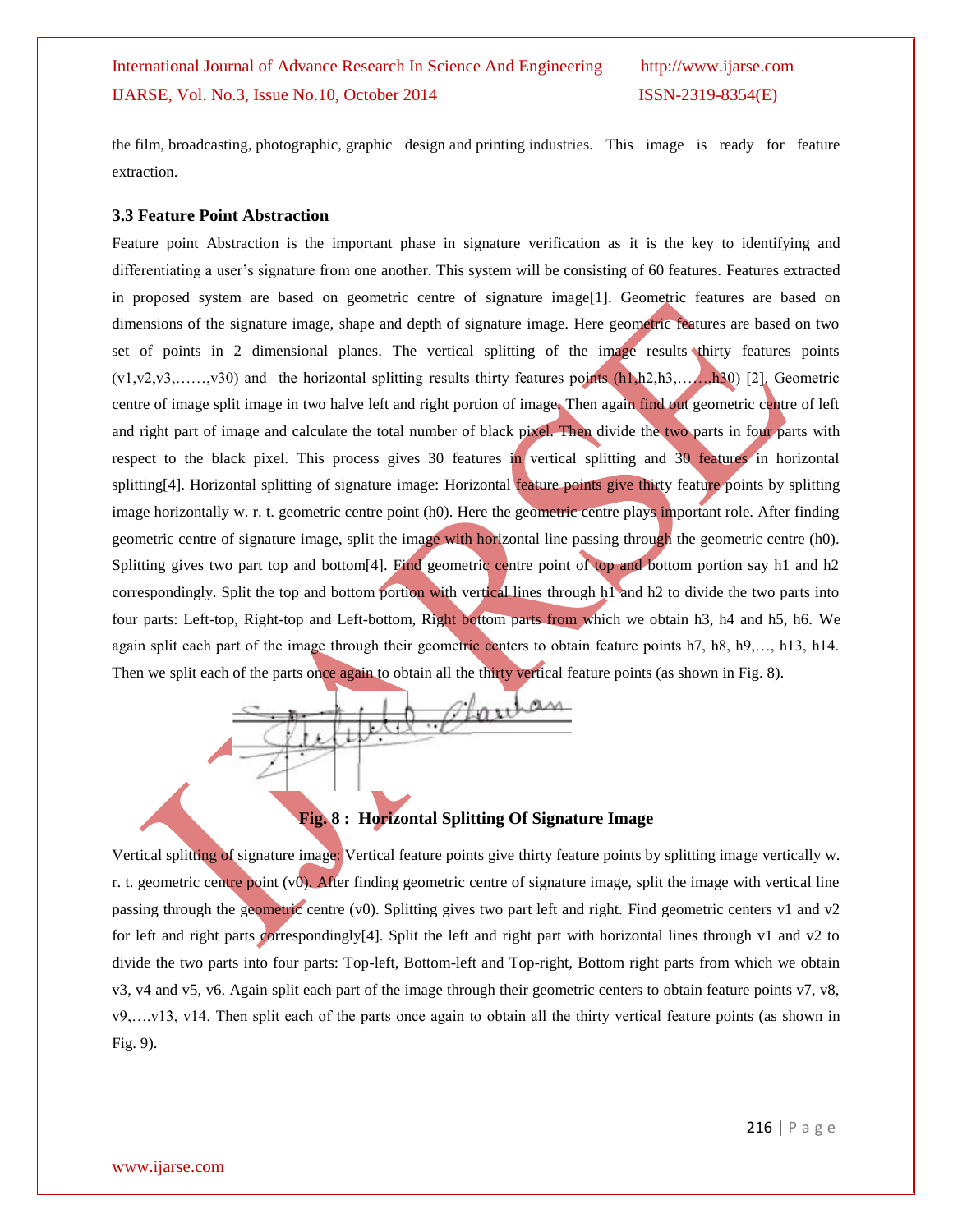

**Fig. 9 : Vertical Splitting Of Signature Image**

#### **3.4 Preparation of Neural Network**

Original signature's extracted 60 features points are then fed to neural network using back propagation algorithm[7]. Back Propogation used in conjunction with an optimization method such as gradient descent. The method calculates the gradient of a loss function with respects to all the weights in the network. The gradient is fed to the optimization method which in turn uses it to update the weights, in an attempt to minimize the loss function. Backpropagation requires a known, desired output for each input value in order to calculate the loss function gradient. It is therefore usually considered to be a supervised learning method.

#### **3.5 Signature Analysis**

Here signature to be tested is firstly scanned in gray then pre-processed takes place. After pre-processing feature extraction is performed to obtain 60 feature points. These 60 features are then fed to trained neural network using multiple layer feed forward algorithm[5][9].

#### **3.6 Signature Authentication**

In proposed system, we are obtaining total 60 features based on vertical splitting and horizontal splitting. These features helps us to categorize whether particular signature is genuine or duplicate.Here geometric centre plays an important role to obtain features. So here we use Euclidean distance model for classification. The Euclidean distance is the "ordinary" distance between two points that one would measure with a ruler, and is given by the Pythagorean formula. By using this formula as distance, Euclidean space becomes a metric space. In simple terms we will be using this model for finding distance between feature points[8]. Following Eq. 1 is used to find out distance between pair of feature points. Let V (v1, v2, v3, ..., v30) and H (h1,h2,h3, ...,,h30) are two set of features points based on vertical and horizontal features point respectively. Here x and y is horizontal and vertical coordinator of pixel.

Distance (d) = 
$$
\sqrt{(y_2 - y_1)^2 + (x_2 - x_1)^2}
$$
 (1)

After getting Euclidean distance, we calculate weighted average by multiplying with depth of feature point. Here in proposed system depth is set to maximum 5 i.e. geometric centers calculate upto depth 5 in horizontal and vertical splitting. This calculated average will help to classify the signature. Let d1, d2, d3, d4 and d5 are distances calculated by Euclidean distance model based on depth. Individual weighted average (wa) is calculated for horizontal splitting and vertical splitting. Weighted distance average is given by following Eq. 2.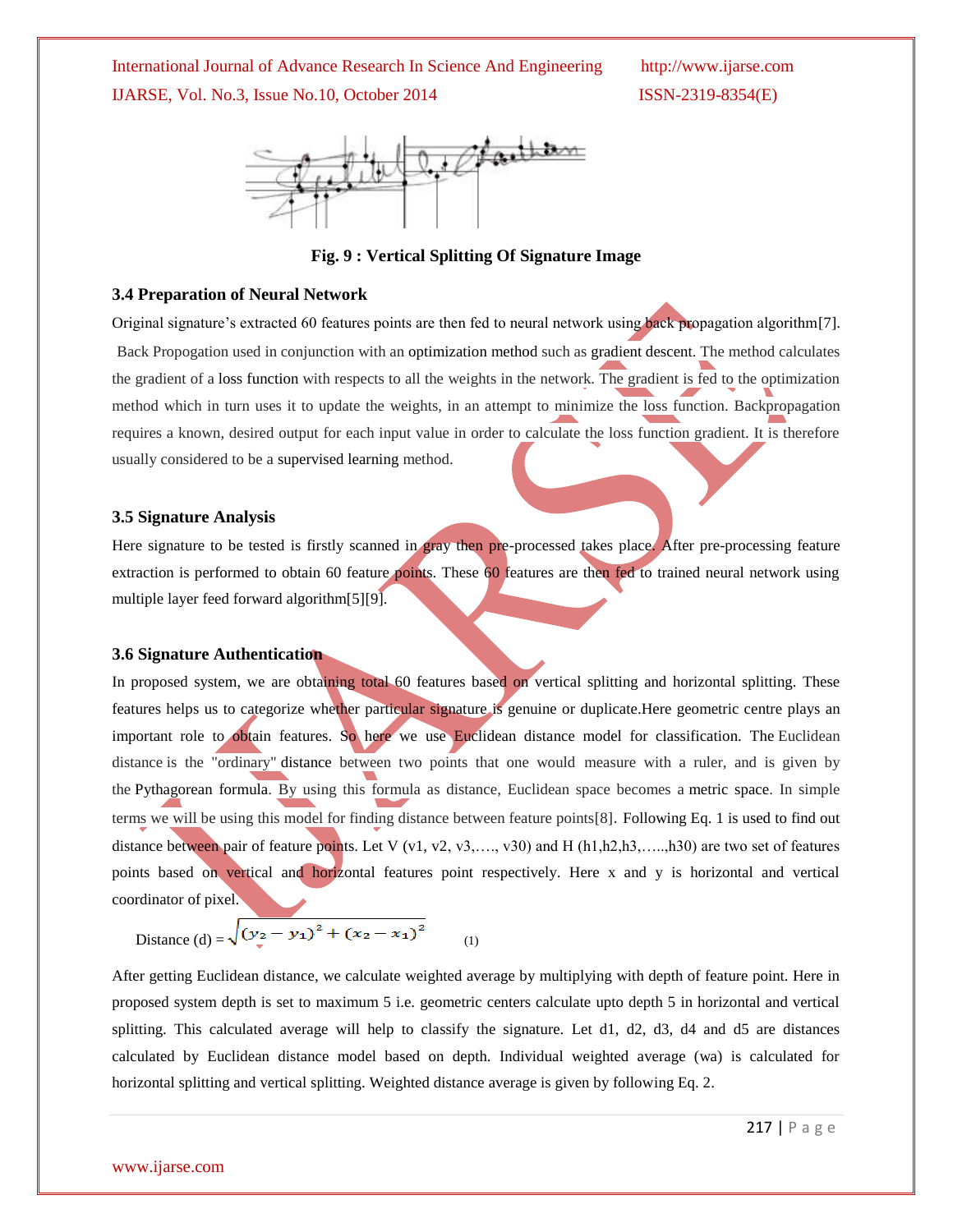Weighted Average (wa) =  $d1*5+d2*4+d3*3+d4*2+d5*1$  (2)

#### **IV. PERFORMANCE EVALUATION**

False Acceptance Rate (FAR) and False Rejection Rate (FRR) are the two parameters used for measuring performance of any signature verification method. FAR and FRR are calculated by the equations given below:

**False Acceptance Rate (FAR):** False acceptance ratio is the total number of fake signature accepted by the system with respect to the total number of comparison made<sup>[1]</sup>.

FAR = *Number of forgeries accepted Number of forgeries* tested  $\times$  100

**False Rejection Rate (FRR):** False rejection ratio is the total number of original signature rejected by the system with respect to the total number of comparison made<sup>[4]</sup>.

FRR = *Number of originals rejected* 

*Number of originals tested*

100 $\times$ 

#### **V. RESULTAND DISCUSSION**

The proposed system will give better result in terms of FAR and FRR than existing techniques. In training section, we will train ANN by original signature's and it will use 60 features which will be based on horizontal and vertical splitting. As mentioned earlier Euclidean distance model will help to calculate the distance between pair of feature point of original signature and testing signature. In testing section, weighted average calculated in vertical and horizontal features and that will be compared with the threshold value. If weighted average of horizontal splitting is less than or equal to threshold, then new signature is acceptable by horizontal splitting. Same process will follow by vertical splitting. New signature i.e. test signature have to satisfy both horizontal splitting and vertical splitting thresholds.

#### **REFERENCES**

[1] Banshidhar Majhi, Y. Santhosh Reddy and D. Prasanna Babu, 2006. Novel features for offline signature verification. Int. J. Comput. Commun Control, 1: 17-24.

[2] Debasish Jena, Centre for IT Education, Bhubaneswar, Orissa, India, ‗Improved Offline Signature Verification Scheme Using Feature Point Extraction Method', Journal of Computer Science 4 (2): 111-116, 2008.

[3] K. Bowyer, V. Govindaraju, N. Ratha, 'Introduction to the special issue on recent advances in biometric systems', IEEE Transactions on Systems, Man and Cybernetics— B 37(5)(2007)1091–1095.